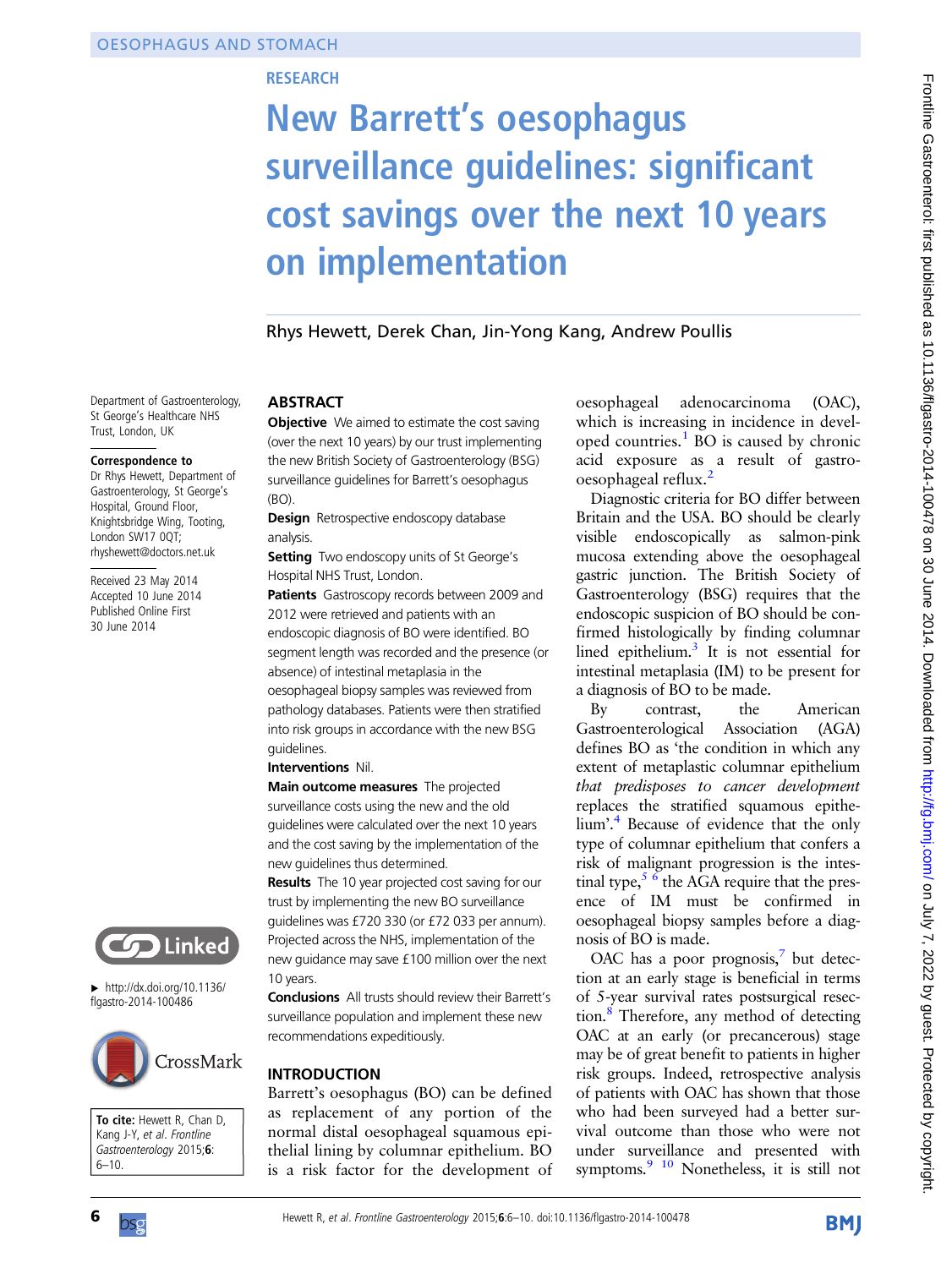known if endoscopic surveillance in BO patients is of benefit (and indeed what surveillance should actually comprise), as good quality prospective evidence is currently lacking.

The BSG guidelines had previously recommended a surveillance gastroscopy (with four quadrant biopsies for every 2 cm of BO) for patients with BO (without dysplasia) every 2 years.<sup>11</sup> This guidance did not risk stratify BO patients and may, therefore, have subjected some patients (who may actually be at low or minimal risk of developing OAC) to unnecessary endoscopic procedures.

The implications of performing unnecessary endoscopy are twofold. The first being that patients will be subjected to excess procedure-associated risk. The perforation rate from a gastroscopy is estimated to be  $0.03\%$  and the mortality rate is  $0.004\%$ .<sup>[12](#page-4-0)</sup> Serious complications are rare, but if considered at national level, they do occur. For instance, for every 10 000 procedures there maybe three cases of perforation, and for every 25 000 procedures, there may be one death.

The second implication is financial; performing a gastroscopy costs approximately  $6615$ ,<sup>[13](#page-4-0)</sup> (£520). In addition to endoscopy costs are histopathology costs, which will depend on the number if biopsies taken and, hence, the length of the Barrett's segment.

The AGA has, in effect, already risk-stratified patients with columnar-lined oesophagus by excluding those without IM from being diagnosed with BO. The AGA recommend a surveillance gastroscopy every  $3-5$  years for BO patients (without dysplasia).<sup>[4](#page-4-0)</sup> The 2014 BSG guidelines on the management of BO, risk-stratified BO patients according the length of the BO segment and the presence (or absence) of IM.<sup>[3](#page-4-0)</sup> Recommended surveillance intervals are tailored to match the risk; for instance, those patients with BO segments of less than 3 cm and who do not have IM may be able to cease undergoing endoscopic surveillance after one confirmatory endoscopy, whereas patients with BO segments of greater than 3 cm are at greater risk and require surveillance every 2–3 years.

We aimed to estimate the cost savings that may be made by implementing the new BSG guidelines on BO surveillance.

We performed a retrospective database analysis of the two endoscopy units of St George's Hospital NHS Trust, London, that together serve a large diverse southwest London population. Patients were identified through the recall database and endoscopy database. From the endoscopy database, gastroscopy records between 2009 and 2012 were retrieved, and patients with an endoscopic diagnosis of BO were identified. Length of the BO segment was recorded, and the presence or absence of IM in the oesophageal biopsy samples was reviewed from pathology databases.

The new BSG guidelines risk-stratify BO patients into three groups according to BO length and presence of IM. We named these groups 'minimal risk', 'low risk' and 'high risk', and classified our cohort of BO patients accordingly.

Following the publication of the new BSG guidelines, our local policy has been to follow the least intensive surveillance when options allow. Historically, we have continued surveillance until comorbid illness, frailty or patient wishes have led to a withdrawal from the surveillance programme.

The 'minimal risk' group were those patients who had a maximum Barrett's length of less than 3 cm confirmed histologically, but no IM. Furthermore, it was then identified how many of these patients had previously undergone gastroscopy and biopsy with similar findings and would, thus, potentially be able to cease endoscopic surveillance altogether. Patients who had had two minimal risk gastroscopies were subclassified 'minimal risk—for discharge'. Those who had only one minimal risk gastroscopy were subclassified 'minimal risk—potential discharge'. We assumed that this subcategory of minimal risk patients would likely require a repeat gastroscopy in the next 2 years, and afterwards may be discharged from any further surveillance.

Patients with a Barrett's length of less than 3 cm, but with IM were classified as 'low risk'. We modelled these patients on requiring a surveillance gastroscopy every 5 years. Patients with a Barrett's length of 3 cm or more were classified as being 'high risk'. We assumed that these patients required a gastroscopy every 3 years.

Under the previous guidelines, every patient in the cohort should undergo five surveillance gastroscopies over the next 10 years. We assumed that the patients we now classified as 'minimal risk—for discharge' would not need a further gastroscopy; those being 'minimal risk—potential discharge' would require one further surveillance gastroscopy in this period; those as being 'low risk' would only require two surveillance gastroscopies in this period; and those as being 'high risk' will only require three surveillance gastroscopies in this period. To implement the new guidelines, patients identified as being suitable for discharge would require active removal from surveillance (rather than being picked up at the time of their next scheduled endoscopy).

The cost saving of the implementation of the new surveillance guidelines was calculated by subtracting the projected cost of surveillance under the new guidelines over the next 10 years from the projected cost of surveillance for the old guidelines over the next 10 years. The mean annual cost saving was then calculated.

The local cost of processing and reporting four quadrant oesophageal biopsies was £65. The cost per patient of processing oesophageal biopsies is related Frontline Gastroenterol: first published as 10.11136/flgastro-2014-100478 on 30 June 2014. Downloaded from http://fg.bmj.com/ on July 7, 2022 by guest. Protected by copyright Frontline Gastroenterol: first published as 10.1136/flgastro-2014-100478 on 30 June 2014. Downloaded from http://tg.bmj.com/ on July 7, 2022 by guest. Protected by copyright.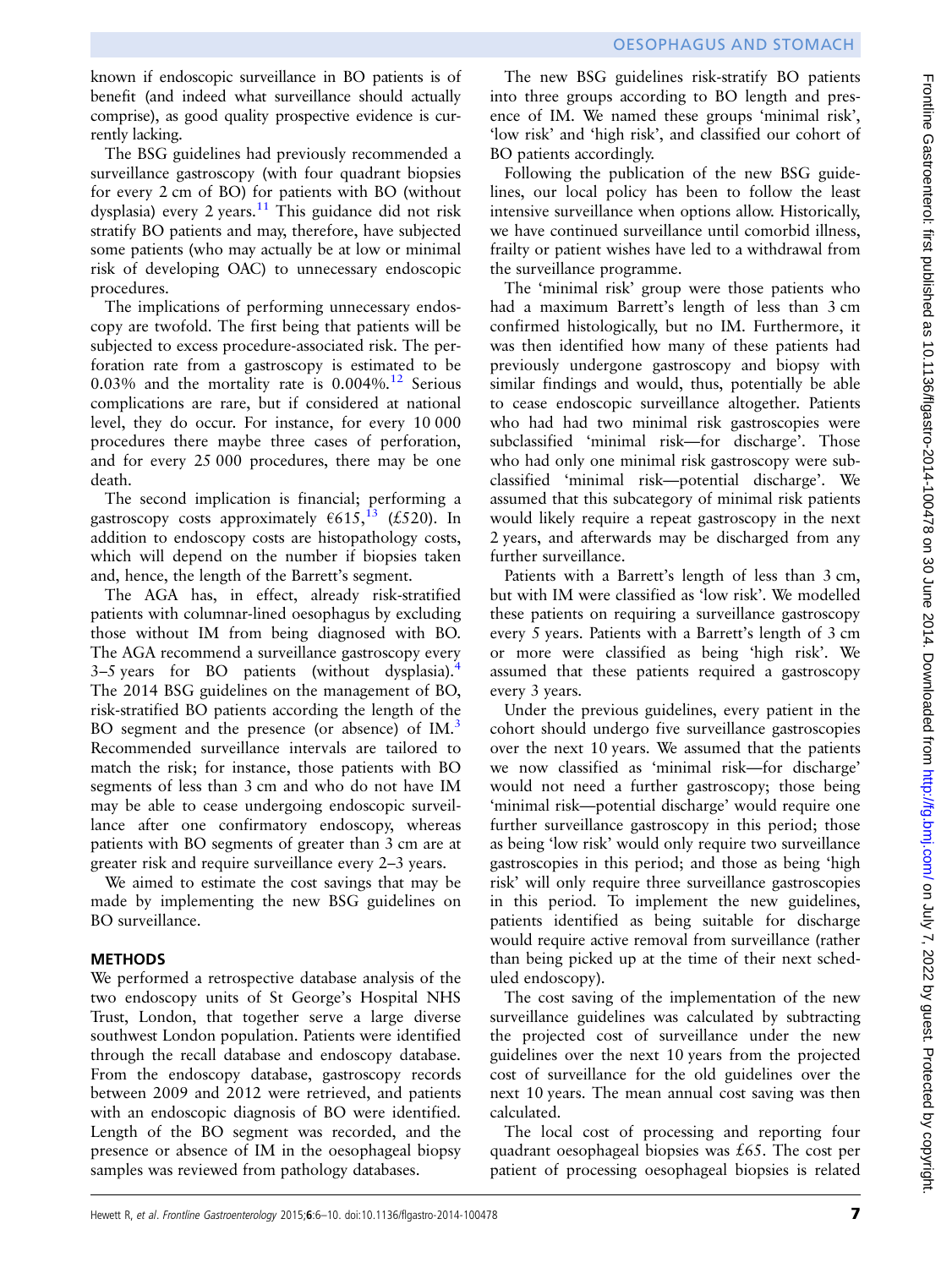#### OESOPHAGUS AND STOMACH

to the length of the BO segment. For instance, if the BO segment was less than 3 cm, this should require at least one set of four quadrant biopsies and, therefore, cost £65 per endoscopy. A 3–4 cm BO segment should require at least two sets of four quadrant biopsies at a cost £130 per endoscopy.

Ethical approval was not required, as this project was carried out as part of a programme to implement new guidelines.

#### **RESULTS**

Four hundred and sixty-three patients were identified who had an endoscopic diagnosis of BO. Sixty patients were excluded due to incomplete data.

Thirty per cent of the patients were female. The mean age was 65.8 years (females 67.9 years; males 64.9 years). Mean length of the BO segment was 3.5 cm (females 3.3 cm, males 3.6 cm). 25.6% of the patients had IM present in the oesophageal biopsy samples.

Patients were stratified into risk groups in accordance with the new BSG guidelines.

Ninety-one patients were identified who could be classified as 'minimal risk'. Forty-five were in the 'minimal risk—for discharge' subcategory, and would not need any further endoscopic surveillance. Forty-six patients were in the 'minimal risk—potential discharge' subcategory, and would thus likely only require one further gastroscopy before discharge. Under old guidelines, each of the minimal risk patients would have required at least five surveillance gastroscopies in the next 10 years. This translates to avoiding doing 409 procedures and a total endoscopy cost saving of £212 680 in this group (table 1). Furthermore, each procedure in this group would require at least one set of four quadrant oesophageal biopsies amounting to a cost saving of £26 585 ([table 2\)](#page-3-0). The total cost saving in this group over the next 10 years is, therefore, £239 265, or £23 926 per annum [\(table 3](#page-3-0)).

One hundred and nine patients were identified who could now be classified as being 'low risk'. These would still require endoscopic surveillance, but on a less frequent basis (table 1). However, they would still require at least one set of four quadrant biopsies per

surveillance gastroscopy [\(table 2\)](#page-3-0). The projected surveillance costs using the new and the old guidelines were calculated over the next 10 years, and the cost saving calculated ([table 3\)](#page-3-0).

Two hundred and three patients were identified as being 'high risk' and, hence, needing a gastroscopy every 3 years. The cost saving for this group was calculated as in the other groups, but took into account that patients with longer BO segments would require more sets of four quadrant biopsies per endoscopy ([tables 2](#page-3-0) and [3\)](#page-3-0).

We identified only six patients whose risk category changed when they had a second surveillance gastroscopy. Four of these six were due to IM being present in biopsy samples (where it was not previously) and two were due to the presence of dysplasia (one high grade).

The 10 year projected cost saving for our trust by implementing the new BO surveillance guidelines was £720 330 (or £72 033 per annum).

### **DISCUSSION**

This is the first study to assess the cost benefits of implementation of the new BSG Barrett's guidelines when applied to a real patient cohort. We have calculated significant savings over the next 10 years in our trust. There are over 150 hospital trusts in the UK that have endoscopy units, therefore, even a conservative estimate puts the cost savings to the NHS through adopting the new BO guidelines in excess of £100 million over the next 10 years.

The new BSG guidelines for the endoscopic surveillance of BO are now tailored to reflect the potential risk of developing OAC by taking into account the length of the BO segment and the presence or absence of IM in biopsy samples. Because new surveillance intervals are greater than the previous standard interval of 2 years, implementation of these guidelines will mean that fewer surveillance gastroscopies will need to be performed.

Fewer gastroscopies are likely to mean that BO patients will have a generally more favourable experience of surveillance and will be subjected to less gastroscopy associated risk. We have, however, calculated that by implementation of these guidelines, the cost

Table 1 Division of Barrett's patients into minimal, low and high-risk groups

|                                     | <b>Patients</b> | <b>Number of</b><br><b>gastroscopies</b><br>using old<br>quidelines | Cost of<br>surveillance<br>using old<br><b>quidelines</b> | Number of<br><b>gastroscopies</b><br>using new<br>quidelines | Cost of<br>surveillance<br>using new<br>quidelines | Cost<br>saving | <b>Mean cost</b><br>saving per<br>annum |
|-------------------------------------|-----------------|---------------------------------------------------------------------|-----------------------------------------------------------|--------------------------------------------------------------|----------------------------------------------------|----------------|-----------------------------------------|
| Minimal risk-for discharge          | 45              | 225                                                                 | £117 000                                                  | 0                                                            | £0                                                 | £117 000       | £11700                                  |
| Minimal risk-potential<br>discharge | 46              | 230                                                                 | £119 600                                                  | 46                                                           | £23 920                                            | £95 680        | £9568                                   |
| Low risk                            | 109             | 545                                                                 | £283 400                                                  | 218                                                          | £113 360                                           | £170 040       | £17 004                                 |
| High risk                           | 203             | 1015                                                                | £527 800                                                  | 609                                                          | £316 680                                           | £211 120       | £21 112                                 |
| All risk                            | 403             | 2015                                                                | £1 047 800                                                | 873                                                          | £453 960                                           | £593 840       | £59 384                                 |
| .                                   |                 | .                                                                   | $\sim$                                                    | 1.00                                                         | $\mathbf{r}$ and $\mathbf{r}$ and $\mathbf{r}$     |                |                                         |

Calculation of endoscopy cost saving over the next 10 years (and per annum) from difference in projected new and old cost of surveillance.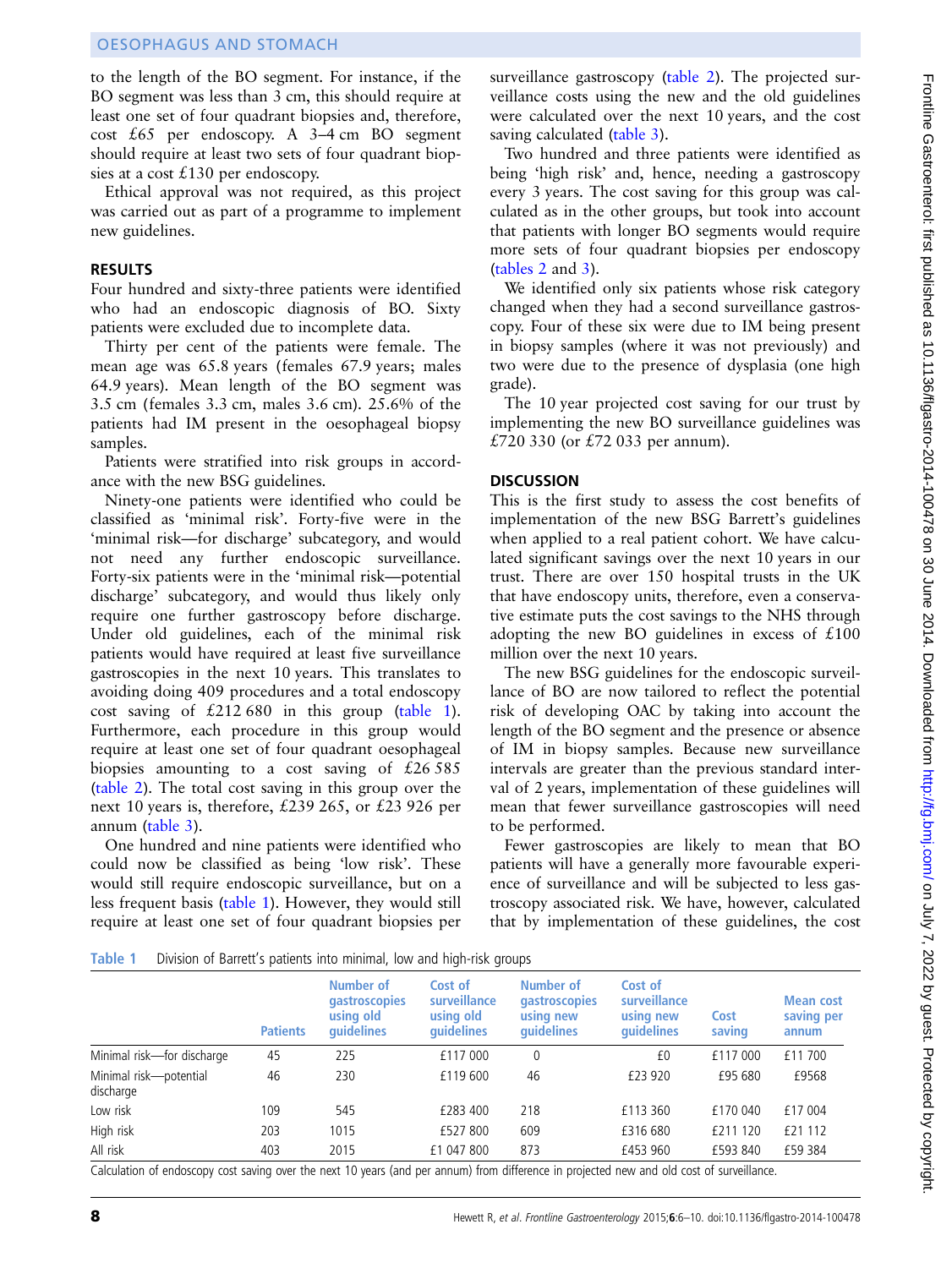# <span id="page-3-0"></span>Table 2 Division of Barrett's patients into minimal, low and high risk groups

|                                  | <b>Patients</b> | <b>QB</b> required<br><b>before</b> | Old cost of<br>histology | <b>QB</b> required<br>after | New cost of<br>histology | Cost<br>saving | <b>Mean cost saving</b><br>per annum |
|----------------------------------|-----------------|-------------------------------------|--------------------------|-----------------------------|--------------------------|----------------|--------------------------------------|
| Minimal risk-for discharge       | 45              | 225                                 | £14 625                  | $^{0}$                      | £0                       | £14 625        | £1462                                |
| Minimal risk-potential discharge | 46              | 230                                 | £14 950                  | 46                          | £2990                    | £11960         | £1196                                |
| Low risk                         | 109             | 545                                 | £35 425                  | 218                         | £14 170                  | £21 255        | £2125                                |
| High risk                        | 203             | 3025                                | £196 625                 | 1815                        | £117 975                 | £78 650        | £7865                                |
| All risk                         | 403             | 4025                                | £261 625                 | 2079                        | £135 135                 | £126 490       | £12 649                              |

Calculation of histology cost saving over the next 10 years (and per annum) from difference in projected new and old cost of surveillance. QB, quadrant biopsies.

|  | Table 3 Division of Barrett's patients into minimal, low and high-risk groups |  |  |  |  |  |  |  |  |
|--|-------------------------------------------------------------------------------|--|--|--|--|--|--|--|--|
|--|-------------------------------------------------------------------------------|--|--|--|--|--|--|--|--|

|                                  | <b>Patients</b> | Old cost of<br>surveillance | New cost of<br>surveillance | Cost<br>saving | <b>Mean cost saving</b><br>per annum |
|----------------------------------|-----------------|-----------------------------|-----------------------------|----------------|--------------------------------------|
| Minimal risk-for discharge       | 45              | £131 625                    | £0                          | £131 625       | £13 162                              |
| Minimal risk-potential discharge | 46              | £134 550                    | £26 910                     | £107 640       | £10764                               |
| Low risk                         | 109             | £318825                     | £127 530                    | £191 295       | £19 129                              |
| High risk                        | 203             | £724 425                    | £434 655                    | £289770        | £28 977                              |
| All risk                         | 403             | £1 309 425                  | £589 095                    | £720 330       | £72 033                              |
|                                  |                 |                             |                             |                |                                      |

Calculation of total cost saving over the next 10 years (and per annum) from difference in projected new and old cost of surveillance.

saving for our hospital trust's endoscopy unit will be significant. In our trust with the population served this amounts to over  $£70000$  per annum. Nationally, the predicted savings to the NHS can be huge.

Our methods of calculating the estimated saving for our trust may be criticised for not taking into account some of the patients found on the endoscopy database who may not actually undergo BO surveillance, while a significant number of the patients identified may die over the next 10 years. Such factors may make our calculation an overestimate of the potential money saved. Although this is valid, we feel that our estimation of saving is actually somewhat conservative, for two reasons. The first is that our retrospective database analysis may not have identified all the patients with BO who are under surveillance; 60 patients were excluded from this analysis due to insufficient information on BO length and IM. Second (and possibly more importantly), we have not factored in the likely number of newly diagnosed cases of BO over the next 10 years. Such cases during this period are likely to be significant (based on an estimated prevalence of BO of between 1.[3](#page-4-0) and  $1.6\%$ <sup>3</sup>) and would be at least equal to the number of patients lost due to mortality.

We assumed that the subset of patients categorised as 'minimal risk—potential discharge' would likely only require one further gastroscopy before discharge. This assumption is justified by only six patients in the entire sample changing to a higher risk group after a subsequent surveillance gastroscopy. The finding that dysplasia was found in two biopsy samples previously categorised as 'minimal risk' underlies the importance of a second gastroscopy in this group before discharge from surveillance is considered.

A final potential source of error with our calculation is that information on comorbid health was not known. With advances in minimally invasive treatments for dysplasia and even early malignancy,  $14$  our local policy has been to continue surveillance until comorbid illness, frailty or patient wishes have led to a review of future surveillance. We have not factored this into our calculations but feel it would only have a minor impact.

We have demonstrated that tailoring of BO surveillance based on risk, will lead to a significant cost savings for UK hospital trusts. All trusts should review their Barrett's surveillance population and implement these new recommendations expeditiously.

# Significance of this study

# What is already known on the topic?

The potential cost saving by implementing the new Barrett's surveillance guidelines was not previously known.

# What this study adds?

This is the first study to assess the cost benefits by the implementation of the new Barrett's guidelines when applied to a real patient cohort.

### How might it impact on clinical practice in the foreseeable future?

This study will encourage trusts to review their Barrett's population and implement the new surveillance guidelines.

Acknowledgements The authors would like to thank the Dr Robin Whittaker and Dr Caroline Finlayson of St George's Histopathology department.